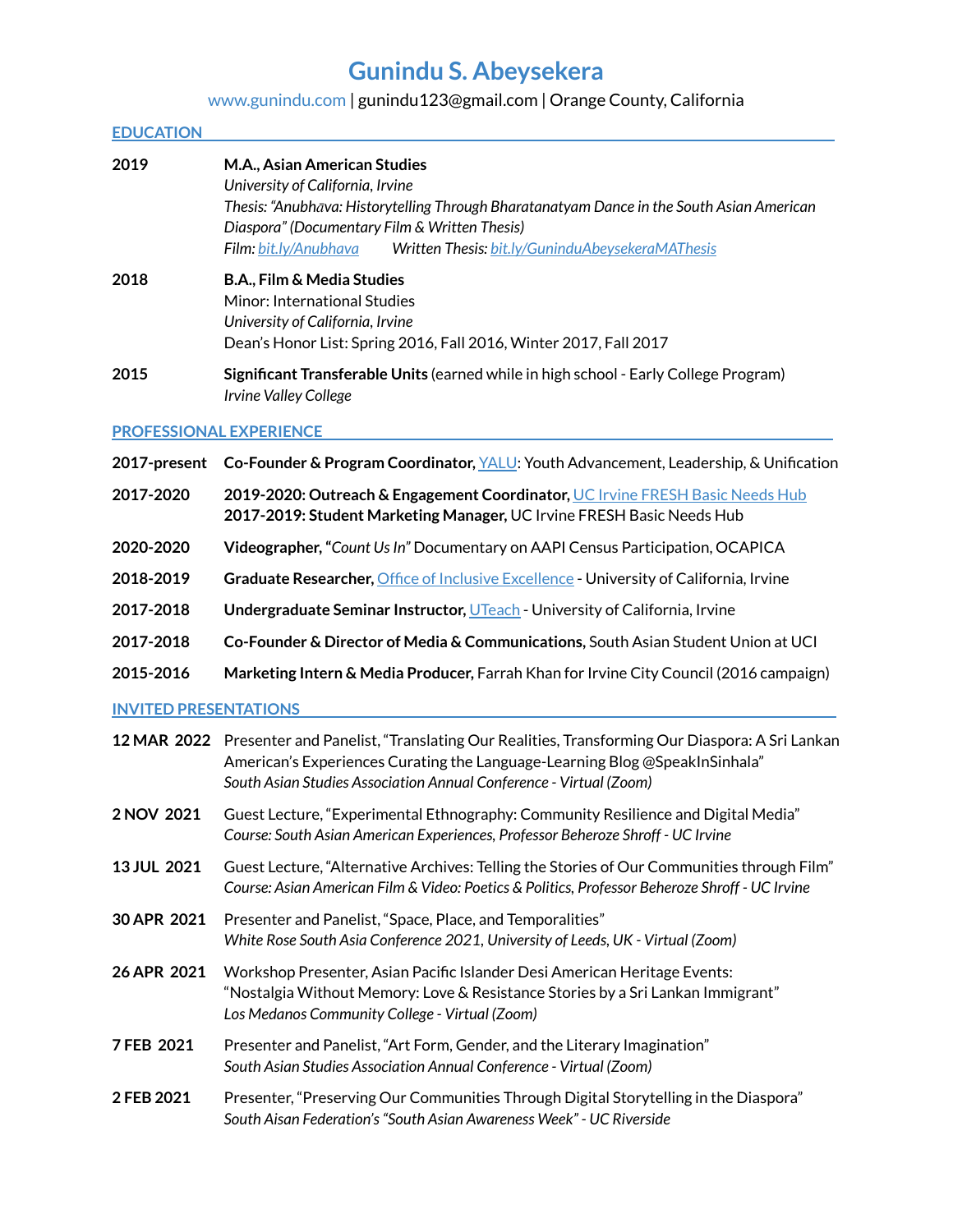| 16 NOV 2020                           | Guest Lecture, "Archiving Through Digital Media & Art"<br>Course: South Asian American Experiences, Professor Beheroze Shroff - UC Irvine                                                                                                     |  |  |
|---------------------------------------|-----------------------------------------------------------------------------------------------------------------------------------------------------------------------------------------------------------------------------------------------|--|--|
| 10 JUL 2020                           | Guest Lecture, "Oral Herstories: Preserving our Communities Through Storytelling"<br>Course: Asian American Women, Professor Beheroze Shroff - UC Irvine                                                                                      |  |  |
| 14 MAY 2020                           | Series Guest Spotlight, "Shelter in the Storm: Asian American Artists"<br>Asian American Studies community members                                                                                                                            |  |  |
| 9 APR 2020<br>(Postponed<br>COVID-19) | Presenter and Panelist, "Archiving Our Resilience: Memory, Identity, and Community in the<br>South and Southeast Asian Diaspora"<br>Association for Asian American Studies Annual Conference - Washington D.C.                                |  |  |
| 26 NOV 2019                           | Guest Lecture, "Oral Herstories: Preserving our Communities Through Storytelling" on my<br>MA dissertation and documentary films, "Serendipitous" and "Anubhava"<br>Course: Asian American History, Professor Dorothy Fujita-Rony - UC Irvine |  |  |
| 4 NOV 2019                            | Guest Lecture, "Preserving our Communities Through Storytelling" with my documentary<br>films, "Serendipitous" and "Anubhava"<br>Course: South Asian American Experiences, Professor Beheroze Shroff - UC Irvine                              |  |  |
| 26 AUG 2019                           | Guest Lecture, "Preserving our Communities Through Storytelling" with my documentary<br>films, "Serendipitous" and "Anubhava"<br>Course: Asian American Stories: Love, Family, Immigration, Professor Beheroze Shroff - UC Irvine             |  |  |
| 24 APR 2019                           | 22 APR 2019 & Guest Lectures, "Bend it Like Beckham and the Bildungsroman"<br>Course: Formative Fictions: Coming of Age in Asian America, Professor Julia H. Lee - UC Irvine                                                                  |  |  |
| 7 FEB 2019                            | Panelist, "Navigating Grad School as a Queer Person of Color"<br>Womxn's Hub "Ask a Grad" Panel - UC Irvine                                                                                                                                   |  |  |
| 30 JAN 2019                           | Lecture & Workshop Facilitator, "Colonialism and Memory"<br>Students for Justice in Palestine Teach-In Workshop - UC Irvine                                                                                                                   |  |  |
| 21 MAY 2018                           | Paper Presenter and Panelist, "Politics of Padmavati: A Survey of the Patriarchal Hold on<br>'Feminine' Power"<br>Undergraduate Critical Theory Conference, Panel: The Unthought in Discourses on Nation,<br>Coalition, and Law - UC Irvine   |  |  |
| 12 FEB 2018                           | Workshop Facilitator & Panel Moderator, "Shadeism & Anti-Blackness in South Asia"<br>South Asian Student Union and African American Studies Department - UC Irvine                                                                            |  |  |
| 5 NOV 2018                            | Guest Presentation, "(Re)Creating Culture in the Diaspora" with my documentary<br>film, "Serendipitous"<br>Course: South Asian American Experiences, Professor Beheroze Shroff - UC Irvine                                                    |  |  |
| 6 NOV 2017                            | Guest Presentation, "1.5 Generation & Memory in the Sri Lankan-American Diaspora" with<br>my documentary film, "Serendipitous"<br>Course: South Asian American Experiences, Professor Beheroze Shroff - UC Irvine                             |  |  |
| <b>ONGOING PROJECTS</b>               |                                                                                                                                                                                                                                               |  |  |

## **2020 @SpeakInSinhala** *Blog creator and curator*

Daily Instagram blog with a Sinhala "word of the day" and artwork relating to social justice

## **2020 ProjectISLAND: Introducing Sri Lankan American Narratives in the Diaspora** *Project creator and interviewer* Multimedia ethnography through *YALU: Youth Advancement, Leadership, & Unification*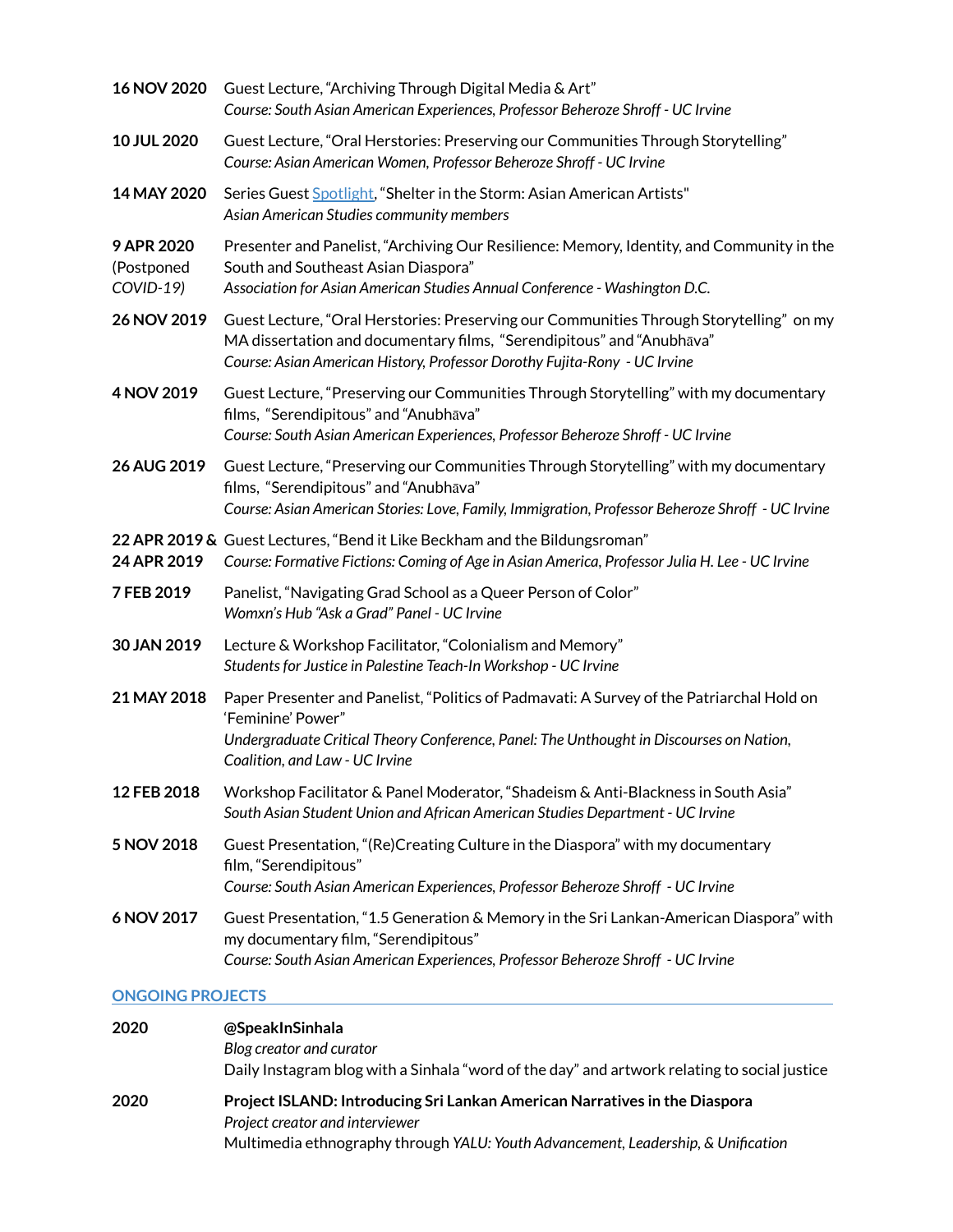**2018 Pen Pal with Sarvodaya in Sri Lanka!** *Project creator and organizer* Pen pal letter exchange program between 60 Sri Lankan-American youth through *YALU* and Sri Lankan youth volunteers at *Sarvodaya Shanti Sena* in Sri Lanka

## **EVENT & PROGRAM COORDINATION |**

| 14 NOV 2019                 | "Food for Thought: A Conversation on Community Microfarming & the Movement for<br>Equitable Food Systems in OC"<br>UCI FRESH Basic Needs Hub; UCI Sustainability Resource Center                                             |  |  |
|-----------------------------|------------------------------------------------------------------------------------------------------------------------------------------------------------------------------------------------------------------------------|--|--|
| 31 MAY 2019                 | "Anubhava Film Premiere & Dance Workshop" Exhibition of my MA Thesis<br>Department of Asian American Studies at the University of California, Irvine                                                                         |  |  |
| 23 APR 2019                 | "Honoring the Victims of Sri Lanka" Candlelight Vigil & Interfaith Ceremonies<br>Youth Advancement, Leadership, & Unification; South Asian Student Union; Sri Lanka United - UCI                                             |  |  |
| 31 MAY 2018                 | "Chai Night" Discussion Series, "Hindutva in the U.S." with Professor Vinayak Chaturvedi<br>South Asian Student Union - UC Irvine                                                                                            |  |  |
| 24 MAY 2018                 | "Chai Night" Discussion Series, "Basic Needs Security" with the FRESH Basic Needs Hub<br>South Asian Student Union - UC Irvine                                                                                               |  |  |
| 12 APR 2018                 | "South Asian Culture Night: Diversity in the Diaspora" Cultural Showcase and Philanthropic<br>Fundraiser for Non-Profits, South Asian Network and Women Lead Nepal (\$1,619 raised)<br>South Asian Student Union - UC Irvine |  |  |
| 5 MAR 2018                  | "Chai Night" Discussion Series, "Interpersonal Violence in South Asian Communities" with<br>South Asian Network (OC Non-Profit)<br>South Asian Student Union - UC Irvine                                                     |  |  |
| 27 FEB 2018 -<br>1 MAR 2018 | "South Asian Art Week" Art showcase, film screening, and open mic night<br>South Asian Student Union - UC Irvine                                                                                                             |  |  |
| 12 FEB 2018                 | "Chai Night" Discussion Series, "Shadeism & Anti-Blackness in South Asia" Lecture, panel,<br>and fundraiser for Black Lives Matter<br>South Asian Student Union - UC Irvine                                                  |  |  |
| 5 FEB 2018                  | "Chai Night" Discussion Series, "South Asian LGBT+ Identities" with Satarang LA<br>South Asian Student Union - UC Irvine                                                                                                     |  |  |
| 22 JAN 2018                 | "Chai Night" Discussion Series, "Mental Health & South Asia"<br>South Asian Student Union - UC Irvine                                                                                                                        |  |  |
| 15 NOV 2017                 | "Chai Night" Discussion Series & Workshop, "South Asian Professionals" with South Asian<br>Network (OC Non-Profit)<br>South Asian Student Union - UC Irvine                                                                  |  |  |
| <b>15 NOV 2017</b>          | "Decolonize Your Wardrobe" Student Demonstration<br>South Asian Student Union - UC Irvine                                                                                                                                    |  |  |
| 8 NOV 2017                  | "Chai Night" Discussion Series, "South Asian Womxn & Activists"<br>South Asian Student Union - UC Irvine                                                                                                                     |  |  |
| 1 NOV 2017                  | "Chai Night" Discussion Series, "Feminisms of South Asia"<br>South Asian Student Union - UC Irvine                                                                                                                           |  |  |
| 11 OCT 2017                 | "Chai Night" Discussion Series, "Diversity in South Asia"<br>South Asian Student Union - UC Irvine                                                                                                                           |  |  |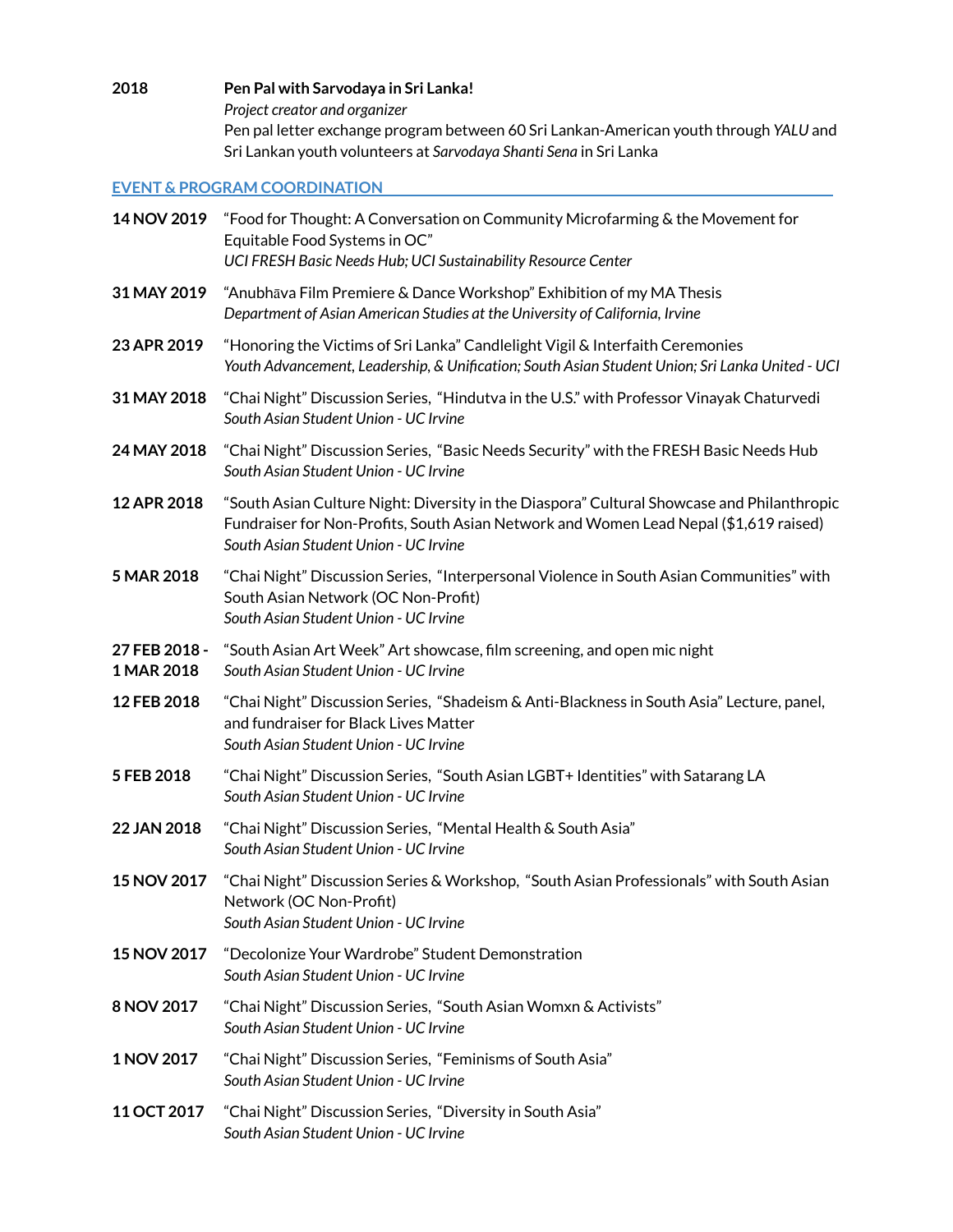## **AWARDS | 2022 Finalist: Dubai Independent Film Festival** For the dance film, "Bhumika" I directed, filmed, and edited **2021 Semi-Finalist: San Francisco Indie Short Festival** For the dance film, "Bhumika," I directed, filmed, and edited **2018 John Liu Asian American Studies Fellowship** Received a \$1,000 scholarship for the pursuit of my M.A. through UC Irvine **2018 Best Multicultural Organization at UC Irvine** South Asian Student Union **2018 UCI Cross Cultural Center's Praxis Award** South Asian Student Union **2017 Franco Tonelli Memorial Prize for Television and Digital Media Theory & Criticism**

Received \$200 for my essay, "The Intersectionalities of Gender and Race through Hip-Hop Culture and Music," from the UCI Department of Film & Media Studies

### **TECHNOLOGICAL PROFICIENCIES |**

| <b>Canon 5D Mark IV</b> | Proficient | <b>Google Programs</b>     | Proficient |
|-------------------------|------------|----------------------------|------------|
| Final Cut Pro (7 and X) | Proficient | <b>Website Development</b> | Proficient |
| <b>Adobe Photoshop</b>  | Adequate   | Excel                      | Adequate   |
| <b>Apple Procreate</b>  | Adequate   | Social Media               | Proficient |

#### **LANGUAGES |**

| <b>English</b> | Fluent |
|----------------|--------|
| Sinhala        | Fluent |
| French         | Fluent |

### **REFERENCES\_\_\_\_\_\_\_\_\_\_\_\_\_\_\_\_\_\_\_\_\_\_\_\_\_\_\_\_\_\_\_\_\_\_\_\_\_\_\_\_\_\_\_\_\_\_\_\_\_\_\_\_\_\_\_\_\_\_\_\_\_\_\_\_\_\_\_\_\_\_\_\_\_\_\_\_\_\_\_\_\_\_\_\_\_\_\_\_\_\_\_\_\_\_\_\_\_\_\_\_\_\_\_**

### **Academic:**

**Judy Tzu-Chun Wu** *Professor and Former Chair* - Department of Asian American Studies at UC Irvine *Director* - Humanities Center at UC Irvine [j.wu@uci.edu](mailto:j.wu@uci.edu)

### **Beheroze Shroff**

*Lecturer* - Department of Asian American Studies and Gender and Sexuality Studies at UC Irvine [bshroff@uci.edu](mailto:bshroff@uci.edu)

#### **Dorothy Fujita-Rony**

*Professor and Director of Graduate Studies*- Department of Asian American Studies at UC Irvine [dfr@uci.edu](mailto:dfr@uci.edu)

**Ketu Katrak** *Professor* - Department of Drama at UC Irvine [khkatrak@uci.edu](mailto:khkatrak@uci.edu)

**Community: Andrea Mora** *Director* - [FRESH](https://basicneeds.uci.edu/) Basic Needs Hub [andrea.g@uci.edu](mailto:andrea.g@uci.edu)